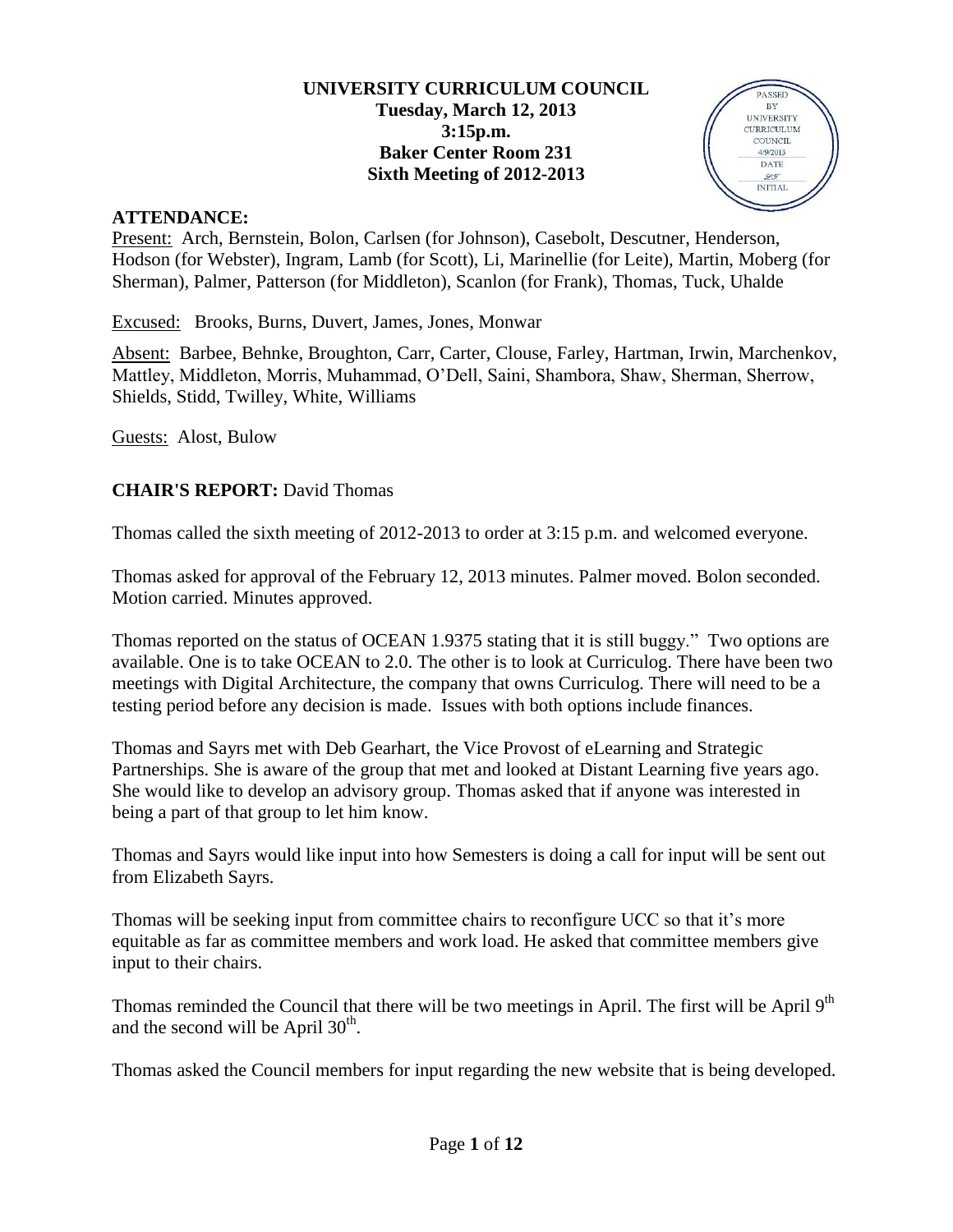Palmer informed the Council, after the chair's report, that Faculty Senate has passed a resolution on guidelines for Bilateral Articulation Agreements. The resolution states that the program-tocourse equivalencies created under bilateral articulation agreements cannot be used for General Education credit at Ohio University. This will be for courses that are not on the line for Ohio Transfer Module. It was pointed out that there will be difficulties. For instance, within nursing programs this has been an issue especially with labs. Discussion followed.

## **INDIVIDUAL COURSE COMMITTEE:** Anita James, Chair

Patterson presented the minutes from the Individual Course Committee meetings for James. WGS 4810J is not a JE course but it is a J course. Courses approved as amended unanimously by voice vote.

## **PROGRAMS COMMITTEE**: Jim Casebolt, Chair

Casebolt presented the Programs Committee agenda to the Council.

## **FOR SECOND READING:**

**Motion to approve the slate of second readings Motion unanimously carried by voice vote. Slate approved.-**

- NEW PROGRAM: ORXXX6 Journalism Minor
	- $\triangleright$  "The minor in Journalism offers students an overview of the role of media in society and an understanding of basic theories and practices of newsgathering and strategic communication. The minor helps students to communicate information about their major disciplines to a wide audience across multiple media platforms."
	- $\triangleright$  "Completion of the Journalism minor will enable students to pursue career opportunities in which critical analysis of information, media literacy, and an understanding of basic journalistic concepts are required."
	- $\triangleright$  The minor includes 18 hours of courses, all in journalism, and a minimum of two (one required and one elective) 3000 or above.

## REVISION: CTEMPI – Empirical Study of Language Certificate

- $\triangleright$  "The Certificate in the Experimental Study of Language is an interdisciplinary complement to any undergraduate bachelor's program. The scientific study of language is spread across multiple disciplines and is growing rapidly. The proposed program is designed to enhance the preparation for students who plan to enter graduate study in an area of language investigation that has an experimental focus."
	- 1. Change of certificate name to Certificate in the Experimental Study of Language
	- 2. The certificate program is to be housed in one of the four Patron Departments. For the foreseeable future, that Patron Department will be Communication Sciences and Disorders.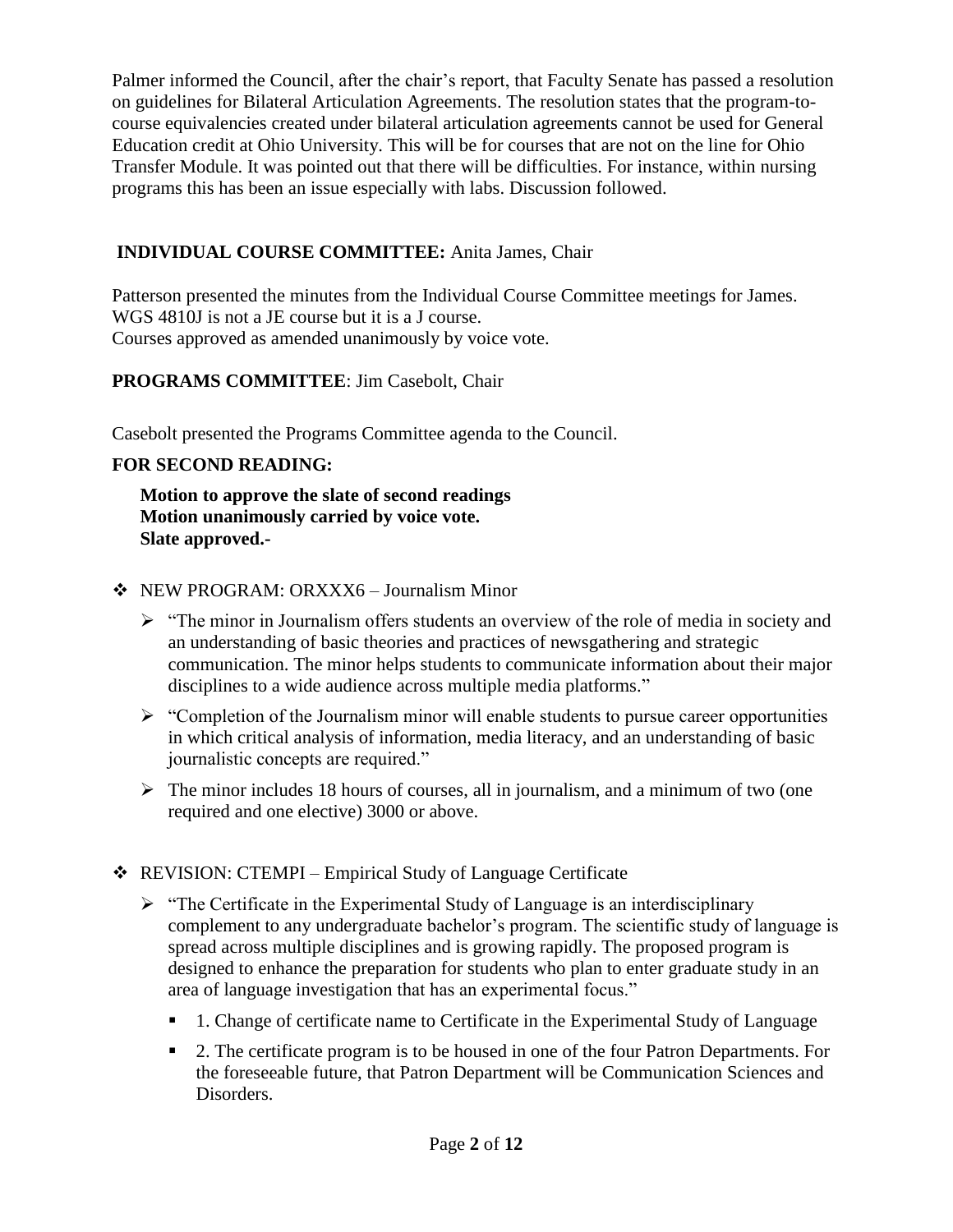- 3. Quarter to semester modifications in specific course requirements, totaling 35 semester hours
- REVISION: MA4209 Development Studies Masters
	- $\triangleright$  "Currently, the Master of Arts in International Development Studies program requires students to complete 48 credit hours. In addition to the general requirement (28 credit hours), each student can choose and complete one of the four 20-hour concentrations (i.e., Environment, Gender, Health, and Social Sciences). This proposal is to add "Sport and Development" as the 5th option to the concentration list."
- NEW PROGRAM: CTX15G Sport and Development Certificate
	- $\triangleright$  "The use of sport as a vehicle for promoting and facilitating a wide range of social and welfare needs is a well-established feature in numerous countries. It has a unique power to create unity and bind people to a goal. Despite this, it has seldom been used in a development context or as a development lever for change. This certificate focuses on the nexus of sport and development and is designed to provide any graduate students at Ohio University with an understanding of how sport can promote positive change and facilitate development among seriously divided societies, as well as promote discipline, dedication, and community among segments of populations. This certificate helps prepare professionals to study sport from a critical development perspective."
		- **Support note from Andrew Kreutzer (Dept. of Sports Administration) added to OCEAN** discussion tab
- NEW PROGRAM: CTX16G East Asian Studies Certificate
	- $\triangleright$  "The graduate certificate program in East Asian Studies provides the opportunity for students in any graduate student at Ohio University to integrate their disciplinary work with a regional expertise in East Asia. The certificate is intended to complement a major course of study and better prepare students for work as practitioners in related government, development, and aid agencies, as well as in private and academic organizations. The interdisciplinary nature of the program allows students to develop proficiencies in the conceptual frameworks of East Asian Studies and to develop targeted proficiencies in areas of professional and/or research interest. By pairing their disciplinary work with a regional interest, this certificate will provide them with the formal credential in East Asian Studies as part of their programs. This certificate requires a minimum of 20 semester credit hours. This generally entails 12 semester hours of core courses and two semesters of foreign language or equivalent courses."
		- **New information added to the Relations tab in OCEAN**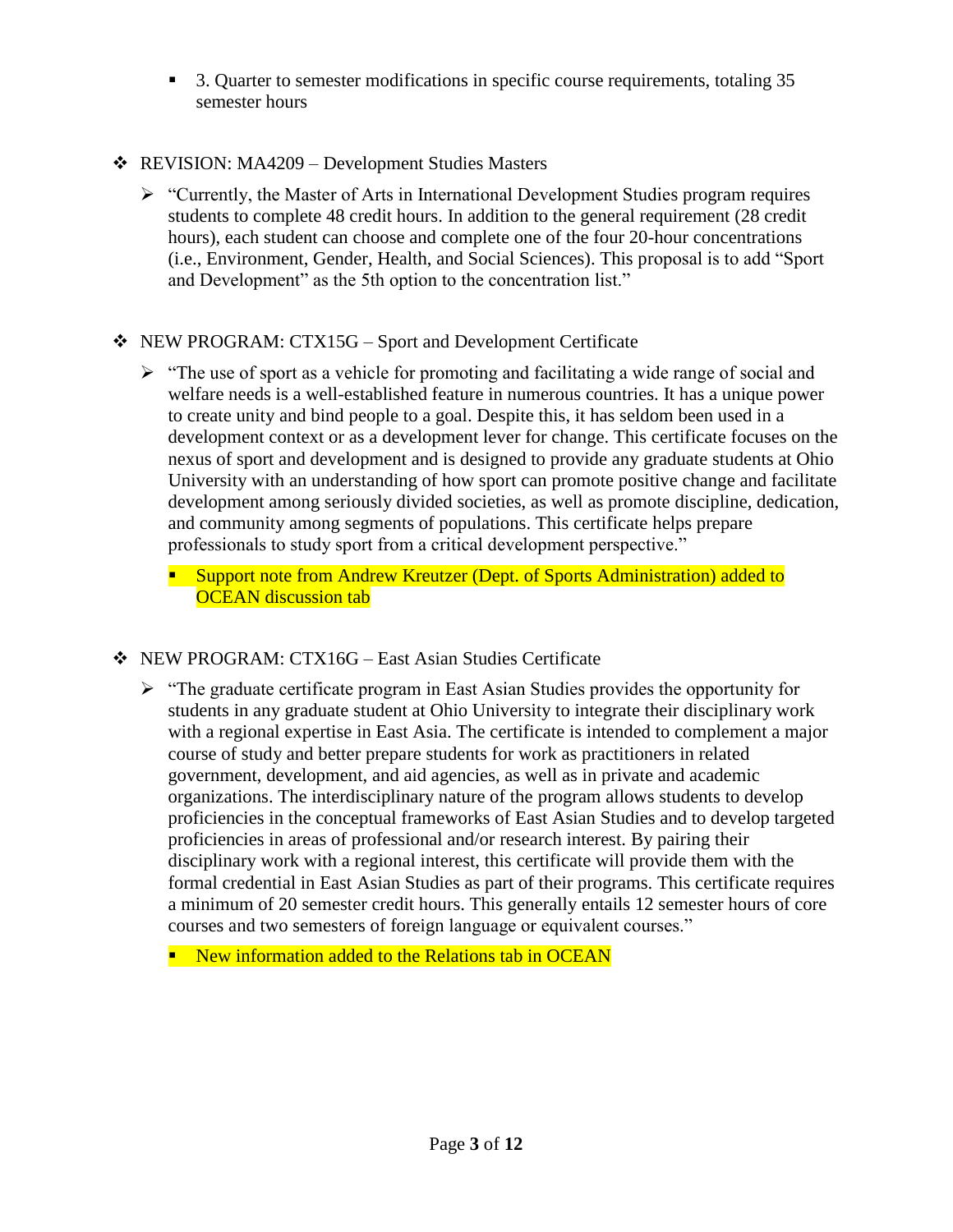#### **UCC Process for Offering Approved Undergraduate Programs at New Locations Other Ohio University Campuses For Second Reading, March 12, 2012**

WHEREAS in accordance with Faculty Handbook section VII.B, the University Curriculum Council (UCC) is to make recommendations in curricular matters that include the "…addition, relocation, and deletion of academic programs and degrees";

WHEREAS extant UCC processes address program additions and changes, and program relocation within the same campus, and the process for program deletion is described in Section II.D.4.c of the Faculty Handbook;

WHEREAS UCC and the Programs Committee currently have no process for previouslyapproved undergraduate curricula being newly offered as full programs at locations other than the originating campus;

WHEREAS the UCC new program approval process evaluates non-curricular aspects of proposed programs, such as the need/purposes of the program (including the estimated demand for the program), resource needs (faculty, space, and financial requirements), and how increased enrollment may increase demand in other departments (e.g. general education courses, course required outside the department).

WHEREAS Ohio University's move to Responsibility-centered Management (RCM) includes a robust role for UCC in monitoring and preventing inappropriate program and course duplications and curricular hoarding; $<sup>1</sup>$ </sup>

THEREFORE, when newly offering an approved program at a different OU campus, the following process will be used to address this gap in our current policy in a manner consistent with existing UCC requirements for program approval and program relocation, modified to account for the fact that the curricular portion of the program is already approved.

The goal of this process is to ensure that there has been broad consultation in the decisionmaking process, that adequate facilities and resources will be available at the new location, and that continued interaction and shared decision-making between the originating and new locations will occur.

The process will use a memo-based format similar to the memo-based program relocation process:

1) The new location will submit a department/school/campus-level proposal to UCC that outlines the information required in the appendix. The proposal should address any issues that will affect academic areas at the new location, including the need for new courses and the potential for both increased enrollment in courses outside the program and increased need for general education courses. The department chair, school director, or division coordinator as well

i<br>L

 $1$  See the draft "Responsibility Centered Management Academic Quality Indicators" at http://www.ohio.edu/provost/rcm/manage/upload/Draft-Academic-Quality-Indicators.pdf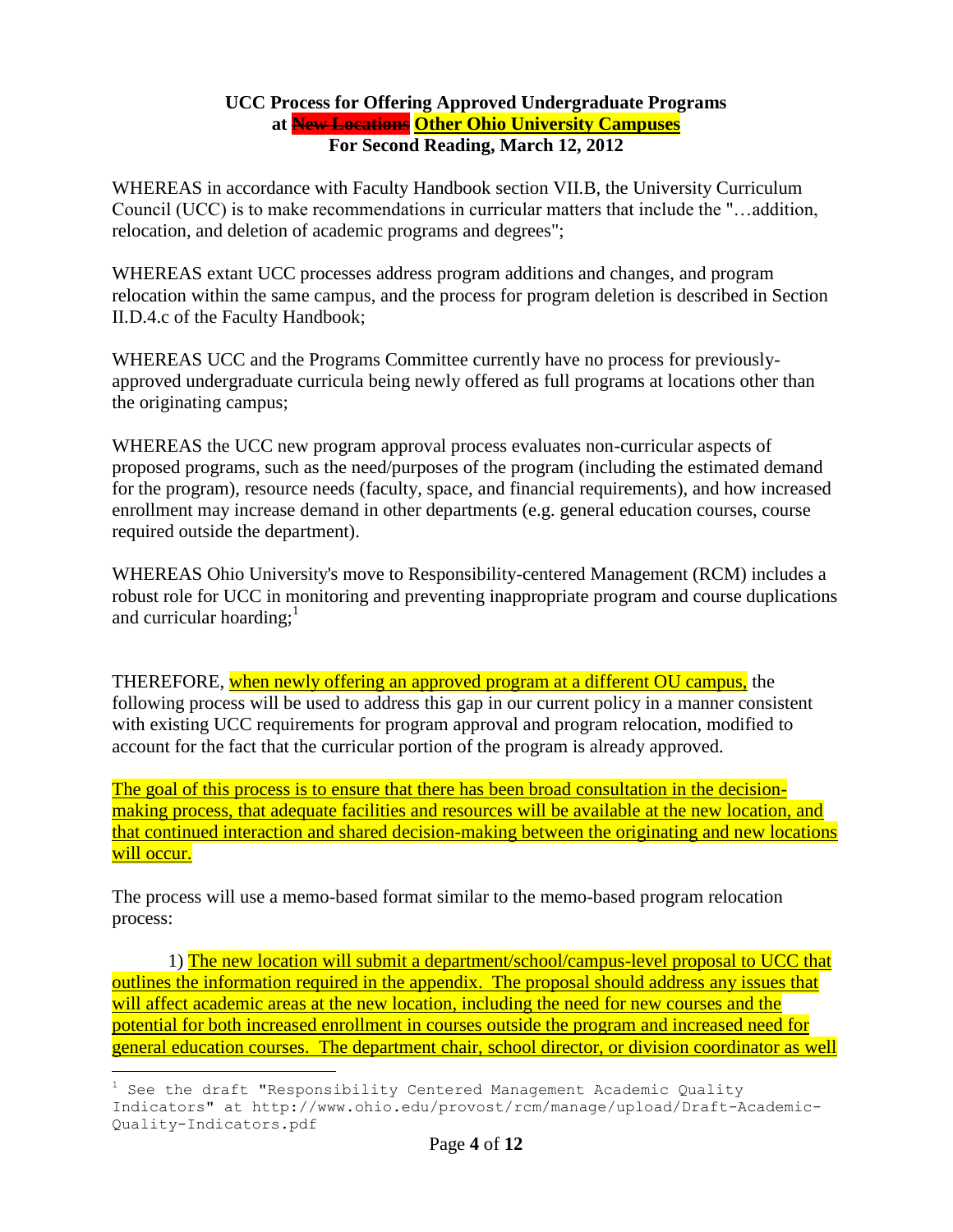as the Dean of the unit in the new location should sign the memo, which the Dean's office then will submit to the Programs Committee of UCC.

2) The originating program will submit a program-level memo signed by the department chair or school director to UCC that specifies the originating program's position—neutral, affirmative, or negative—on the request to offer the program at a new location. The Dean of the unit that is the home of the originating program and the department chair or school director should sign this memo.

The Programs Committee will review the memos and will submit a report to the UCC outlining their position on the new location, including any specific concerns about the new program location. The UCC will follow its standard practice of two readings of the Programs Committee report for the proposed new program location. A UCC vote to receive the Programs Committee report indicates that based on the information in the memos, UCC (1) believes that broad input from affected programs and their associated faculty was considered; and (2) believes that critical financial, staffing, and academic quality issues have been adequately addressed; and (3) believes that there will continue to be significant consultation and interaction between the home program and new program locations.

### General guidelines:

1) Certain aspects of the original program remain the same regardless of location, such as admission standards, curriculum, minimal qualifications expected of instructors, and so on.

2) Changes to a program apply to all offerings of the program, regardless of location. All program changes must be approved by the **"home"** originating program.

3) New program locations will be reviewed at the same time as their **"home"** originating program.

4) Faculty, staff, and administrators at all locations will be expected to participate fully in program review and accreditation when applicable.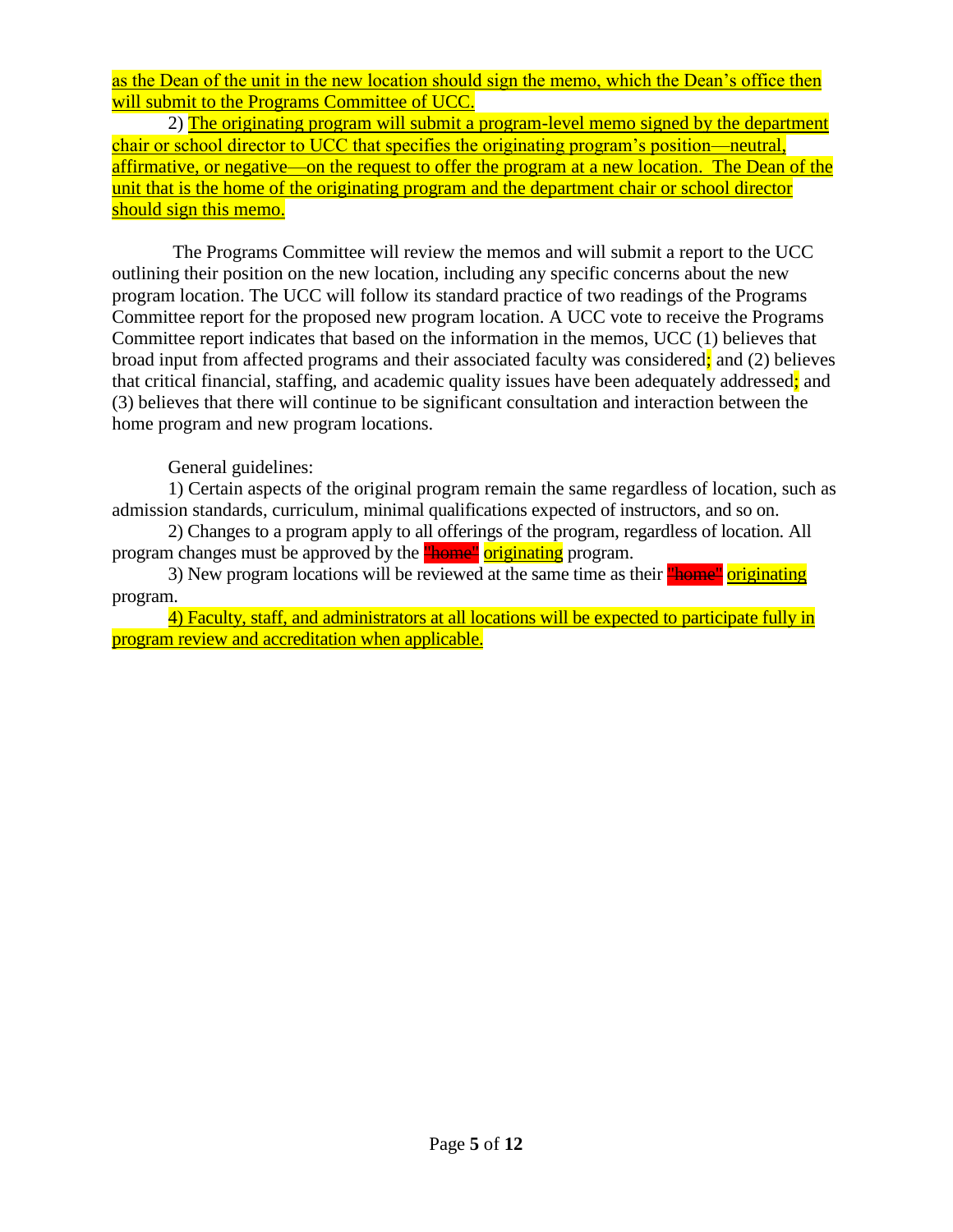### **Appendix: Outline of Memo for Offering Approved Undergraduate Programs at Other Ohio University Campuses**

*The content of this outline duplicates the outline of the New Semester Program Proposal Guidelines-Undergraduate, deleting irrelevant items that are specific to the curriculum.*

- I) Summary Statement
	- 1) Title of Program, Degree to be conferred, Administrative unit proposing program, Date of submission
	- 2) A brief (< 500 word) statement summarizing the **need/purposes** of the program (including the estimated demand for the program), a summary of **resource needs** (faculty, space, and financial requirements), and the **date of proposed implementation**.
- II) The Need for the Program
	- 1) What is the local, regional, and national demand for graduates of the proposed program location?
		- (a) Any statistical documentation would be helpful.
	- 2) What other schools within Ohio offer the same or a similar program? (a) What has happened to enrollments at those schools in recent years?
	- 3) At which other locations is the program currently offered? Can students fulfill their educational and/or vocational needs through the existing program location? If they cannot, why not?
	- 4) How does the proposed program location align with the current vision for the university?
	- 5) List departments or other academic units at Ohio University and elsewhere that were consulted in the development of this proposal. Approval is required from departments whose high-demand courses your program will require.
	- 6) From what geographic area do you anticipate that students will be drawn for the proposed program location?
	- 7) How many students do you anticipate will enroll in the program in each of its first four years?
		- (a) To what extent will enrollments in the new program location come from students who would otherwise enroll in another program at the same location **anyhow**?
		- (b) To what extent will enrollments in the new program location come from students who would enroll in the same program at another location?
		- (c) To what extent is it anticipated that the enrollment will represent "new" (incremental) students?
		- (d) Are there any upper limits on program enrollment? (If so, specify.)

## III) Faculty and Instructional Resources

- 1) Will current faculty, new faculty, or a combination of both be used? How?
	- (a) How will new faculty for the new program location be selected? By whom?
	- (b) What are the minimal qualifications expected of instructors in the program? (This must be the same as the **"home"** originating program.)
	- (c) What is the tenure status of any identifiable current Ohio University faculty who are probable program participants in the new location?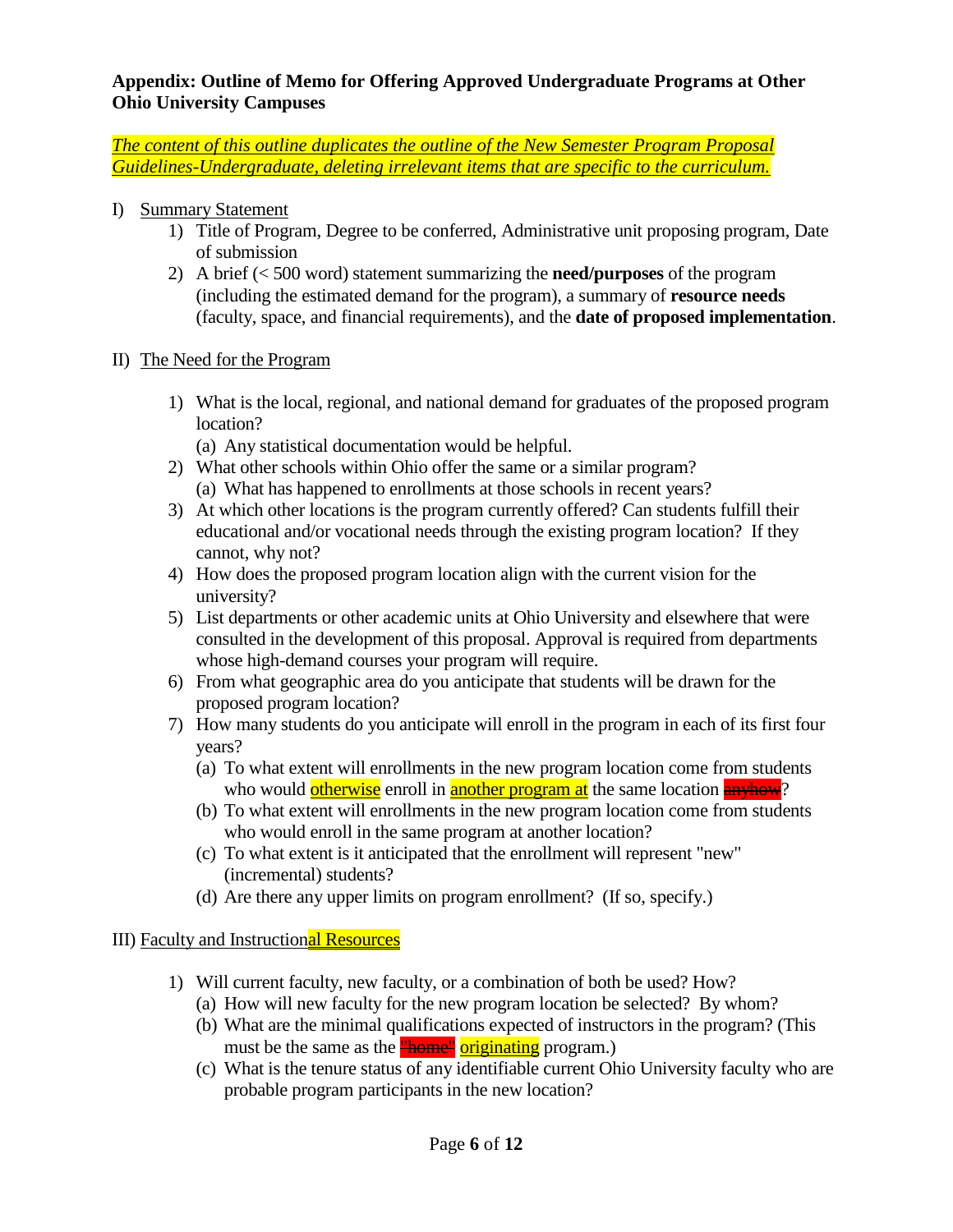- 2) What is the likely teaching load of faculty members teaching in the new location? How does this compare to the **home** originating program?
- 3) What is the projected ratio of FTE students to FTE faculty in the new location?
- 4) Describe the existing facilities and other physical resources, document their sufficiency, and enumerate any changes or additions that will be necessary.

## IV) Administration and Coordination

- 1) Who chose (or will choose) the **administrative officer(s)** director/coordinator(s) in the new location?
- 2) What is the title of the **administrator** director/coordinator(s) who will administer the new program location?
- 3) Will the **administrator director/coordinator** (s) have academic rank?
	- (a) If a new **administrator** director/coordinator will be hired, what are the minimal academic credentials acceptable?
- 4) Who will be responsible for coordinating with the **home originating** program? What plans are in place to ensure interaction between programs at all locations?
- V) Timing and Evaluation
	- 1) Has any external publicity about this program location already been generated? (a) If so, by whom and why?
		- (b) Have applications for admission at the new location already been entertained?
	- 2) When do you want the program to start at the new location? How will the program be phased in?
	- 3) New program locations may be evaluated annually by their originating colleges. What additional assessment tools are suggested to evaluate the new program location once ongoing?

## VI)Budget and Financial

- 1) List an anticipated budget of revenues and expenses for at least the first two years of the new program location.
- 2) Under costs, add in the incremental costs of instruction taken in areas outside the program (e.g. electives); if these costs are perceived to equal zero, state why the increased student burden in other areas will not add to financial costs and impede educational quality.
- 3) What is the extent of the fixed costs of the new program location for the first two years? (a) By fixed costs, we mean those expenses that will be incurred even if enrollment is almost zero.
- 4) How much would expenses be reduced if enrollment equals only one-half the amount indicated in the budget?
- 5) What is your estimate of how conservative or optimistic your budget projections are?

Motion made to approve the Guidelines Motion approved by voice vote with 1 abstention Guidelines approved.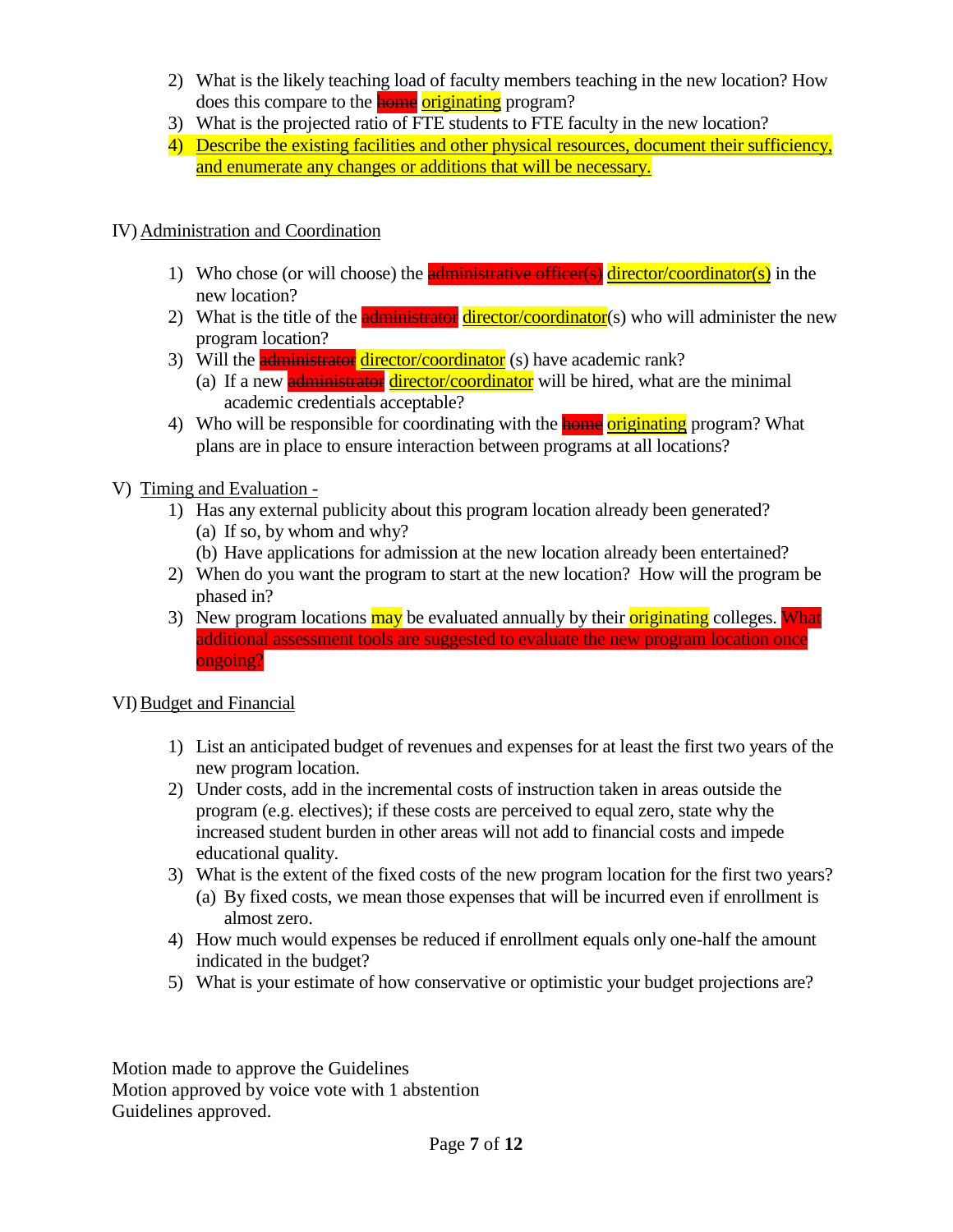## **FOR FIRST READING:**

- NEW PROGRAM: CTX11G Clinical Informatics Certificate
	- $\triangleright$  "Clinical informatics education focuses on how clinicians store, retrieve and analyze health information. In practice, knowledge of clinical informatics transforms the delivery of health care by creating information and communication systems to help clinicians design, implement and analyze health data to enhance individual and population health outcomes, improve patient care, and foster efficient and effective clinician- patient interactions…. The proposed Graduate Certificate in Clinical Informatics offers an online/blended curriculum and establishes the foundation for a Master of Science Degree in Clinical Informatics which will be proposed in the future."
	- $\triangleright$  Certificate requires 5 courses from 3 department, totaling 20 credits
		- It was noted that the total credits should be  $16$ .
	- $\triangleright$  "If students do not have a health care background, they must take HLTH 6010: Introduction to the US Health Care Delivery System (3 credits)"
		- What does this mean? Who decides and on what standard?
- REVISED PROGRAM: ORJAZZ Jazz Studies Minor
	- $\triangleright$  "The Minor in Jazz Studies is intended for undergraduate music majors who wish to emphasize the study of jazz in addition to their major area of focus."
		- UCC Guidelines state, "Academic Minor programs at Ohio University... Are open to any student pursuing a baccalaureate program at the University"
	- $\triangleright$  "This minor will enable music majors to go on to graduate programs with experience and coursework in jazz at the undergraduate level. Teachers, therapists, and other music majors who go on to professional work will have the background and experience to use jazz with confidence in their professional work."
	- $\triangleright$  Requires 18 hours
	- "History of Rock II, MUS 2240, has been added to the group of suggested electives."
	- $\triangleright$  Question arose at to rather UCC approval is needed to add just one course to a program. If a change is 25% or less, it went to the program chair to make sure the committee agrees and it is not a UCC matter. Discussion followed.
- From Media Arts & Studies:
	- $\triangleright$  NEW PROGRAM: NDXX01 Pre-Media Arts and Studies
		- "With almost 700 undergraduates and nearly two-dozen faculty, the School of Media Arts and Studies is proud to play a central role in the Scripps College of Communication. Strong demand to join the School dictates that we have entry requirements above the university's requirements."
		- "This is a premajor so all students understand all facets of the School of Media Arts and Studies before choosing a major (BCXX01, BCXX02, BCXX04, BCXX05, BCXX06)"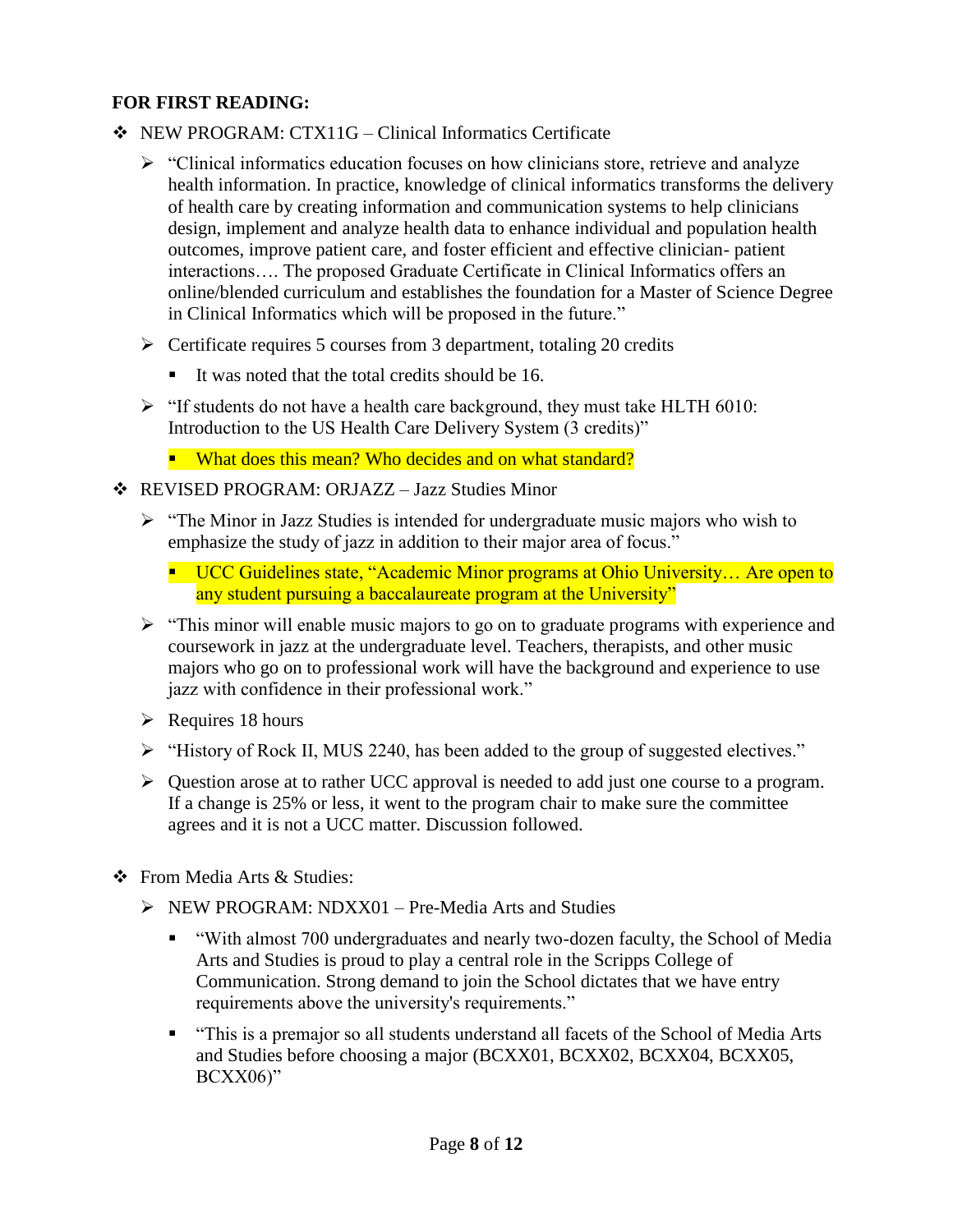- "For admission consideration into the School of Media Arts and Studies, all applicants should meet or exceed the following minimum guidelines: Class Rank: Top 40% of your class Test Scores: ACT Composite Score of 23 -or- SAT 1 Combined Score of 1060 Students are admitted to the pre-major for the first year of matriculation. At the end of the first year students apply to one of five emphasis areas: Media & Social Change; Games & Animation; Music Production & Recording Industry; Screenwriting & Producing; or Integrated Media. All students in the premajor will be accepted into one of the five emphasis areas; however, not every student will be placed in his/her first choice of emphasis area."
	- What criteria will be used to place students into emphasis areas?

# From Eric Williams:

◆ Rationale for selectivity in the MDIA Majors

Three of our five Majors are limited by computer lab space, recording studio space and faculty (Games & Animation -- limited by lab space and faculty; Music Production and Recording Industry -- limited by recording studio space; and Screenwriting  $&$  Producing -- limited by faculty). The other two majors are much more flexible (Media & Social Change, and Integrated Media) and can expand or contract as needed. Due to limited resources in three of our majors, we need to limit the amount of students entering those particular areas of our program. However, because of the flexibility of the remaining two majors, we are able to accommodate **all** of our students in one of our five majors.

 $\triangleleft$  Admission into the Five Majors

Admission to the majors will be determined in April, prior to Fall registration for first year students. By this time, all first year students will have taken or will currently be enrolled in MDIA 1010, MDIA 1020, MDIA 2010 and a set of two 1.5-credit hour Productions Basics courses.

- Admission will be based upon three criteria:
	- $\geq 1$ . Current GPA in the first year MDIA courses
	- $\triangleright$  2. Written essays (assigned in the first year MDIA courses) submitted in the form of a multi-section blog
	- $\triangleright$  3. A small creative portfolio developed in the production basics courses.
- Students will identify their TOP THREE majors from a list of five. Faculty will review applications and assign majors in accordance to a performance/interest-area rubric. Based upon informal surveys of the first year students, it appears as if most (if not all) students will be assigned to one of their top two choices. We will not "cut" anyone from the program. There is room for everyone in their top three choices.
- $\triangleright$  NEW PROGRAM: BCXX01 Media Arts and Studies: Documentary and Social Change
	- **The Media & Social Change emphasis area provides students with creative skills in** non-fiction production while exploring the social effects that media have on society."
- $\triangleright$  NEW PROGRAM: BCXX02 Media Arts and Studies: Games and Animation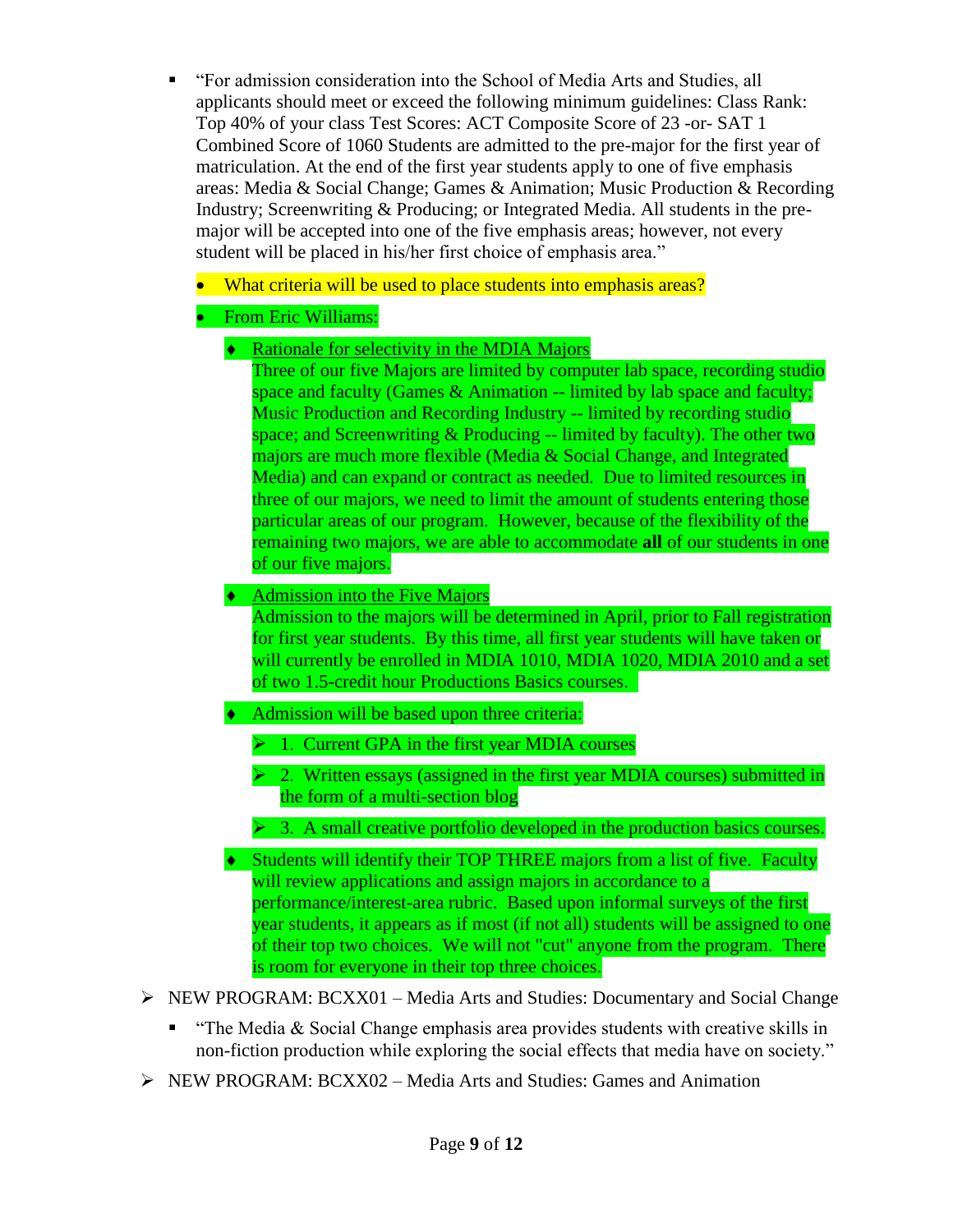- $\blacksquare$  "The Games & Animation emphasis area encourages students to explore the production of computer animation and digital games while also providing an understanding of the management and leadership roles in these industries."
- $\triangleright$  NEW PROGRAM: BCXX04 Media Arts and Studies: Music Production and Recording Industry
	- " "Music Production  $&$  Recording Industry: This area encourages students to explore the music recording industry and, in addition to teaching skills in audio production, is organized to provide an understanding of the management, creative and leadership roles inside the industry."
- $\triangleright$  NEW PROGRAM: BCXX05 Media Arts and Studies: Screenwriting and Producing
	- **"** "The Screenwriting  $\&$  Producing emphasis area develops skills and experiences in the writing and producing of fiction scripts for film, video, television, games and the web."
- $\triangleright$  NEW PROGRAM: BCXX06 Media Arts and Studies: Collaborative Media
	- "Integrated Media: The Integrated Media emphasis area offers students the most flexibility to design their own curriculum. We encourage students to explore a variety of creative production skills while still emphasizing the context in which their media is created; courses may include both fiction and non-fiction elements in a variety of media."
		- Foreign languages are included with the humanities/fine arts requirements in addition to the separate language requirement – a student could fulfill both requirements with only Tier I comp plus foreign language (effectively, doubledipping)
		- In the language requirement, is it intended to say "approved list OF modern languages" rather than "approved list OR modern languages"? The first implies that only modern languages can be used, and only some, whereas the current wording implies that any modern language is fine, plus others (classical languages?) from a list
		- In the social science requirement, can ANY course in these majors work, or should certain kinds of courses (e.g. special topics, independent studies, internships) NOT count?
- NAME CHANGE: College of Fine Arts School of Art
	- Proposes to change name to "School of  $Art + Design"$
	- **Proposed Change:** Change the name of the School of Art to the School of Art + Design. **Rationale:** The majority of faculty members in the School of Art voted (December 14, 2012) to change the name of the School from the School of Art to the School of Art + Design. The term "Design" is a contemporary and culturally significant term, used and embraced by disciplines in the arts, and its inclusion in the School name will bring a contemporary character to the School and better reflect the curriculum of the School, which includes a large array of design courses in the disciplines of Graphic Design and Interior Architecture. The School offers professional BFA degrees in both disciplines and the number of undergraduate students in these two majors regularly reaches or exceeds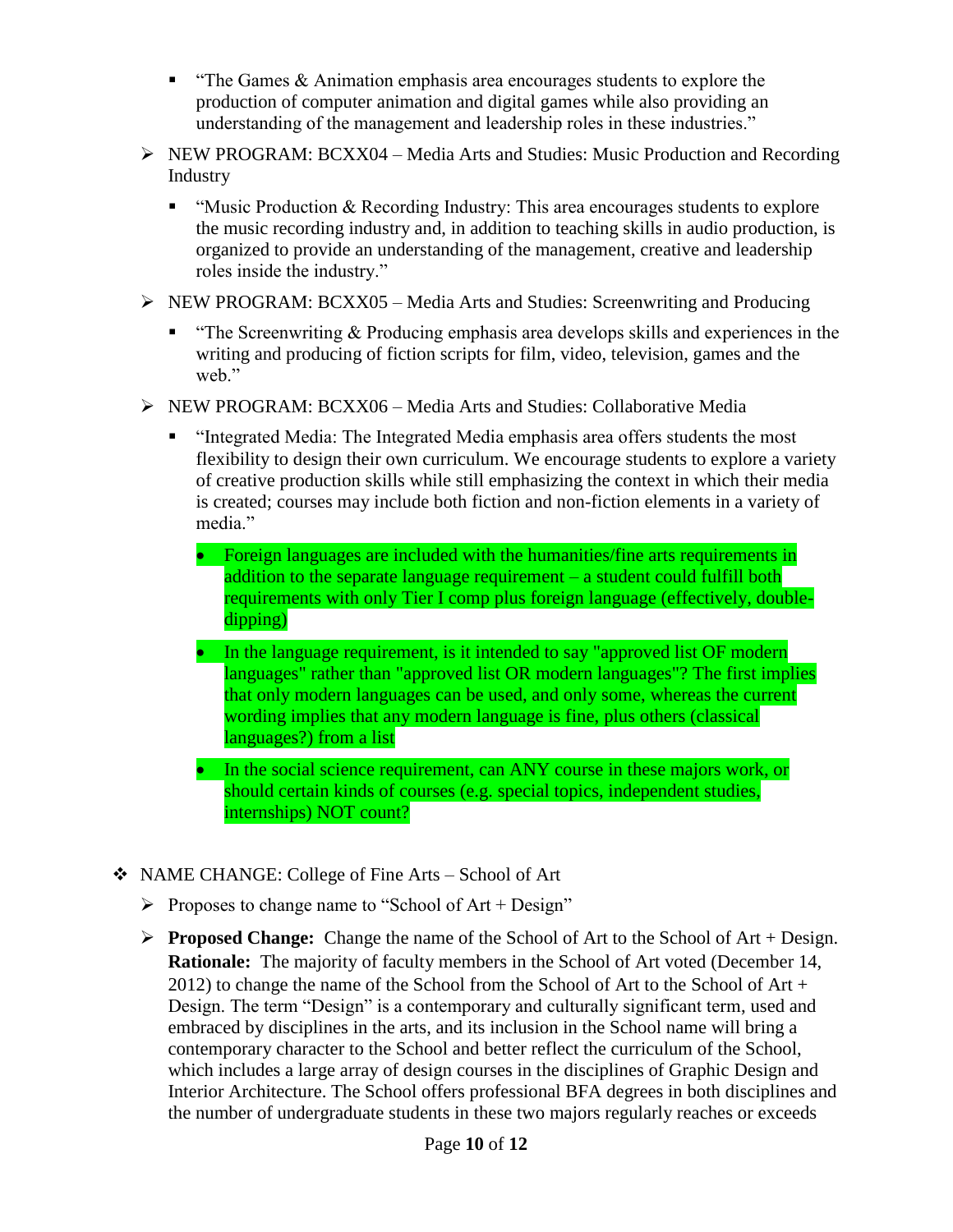100 students annually. In addition, Graphic Design has a graduate program with a healthy enrollment. The proposed name change will allow us to increase our program visibility for current and prospective students interested in design at Ohio University. Students will more easily be able to discover the design programs contained within our school.

- $\triangleright$  The Program Committee was unanimous in agreeing with the addition of "Design" to the name of the School. Debate centered on the use of "+" as opposed to "and." A representative of the School who attended the meeting presented a rationale that was persuasive to the majority of committee members present.
	- Visual Communications has a problem with the School of Art being given exclusive use of "design" in its name

## **NOTIFICATION:**

MAJOR CODE REQUEST from Patton College of Education

For state Teacher Leader Endorsement and Superintendent Endorsement

**REVIEW COMMITTEE:** David Ingram, Chair

Ingram presented two reviews for first reading.

RHE Computer Science Technology (CTCH) Program

#### Summary

The Program Review Committee presents their review and recommendations regarding the Computer Science Technology (CTCH) program offered at the Chillicothe, Lancaster, and Southern campuses.

The program is found to be in jeopardy and the program review committee recommends a follow up review in academic year 2016 to determine whether the concerns identified in the review have been addressed and to determine the viability of the program at that time.

Dean Tuck pointed out that the review is dated. Chillicothe did not have a director at the time of the review but there is a director now. There was inaccurate information in the review regarding the age of the computers being used in Lancaster. Many issues listed in the review have been resolved. The regional deans would like to write a rebuttal letter to update what has happened to be included in the review to go to the Board of Trustees. It was agreed that this be allowed.

### RHE Medical Assisting Technology (MAT) Program

### Summary

The Program Review Committee presents their review and recommendations regarding the Medical Assisting Technology (MAT) program offered at the Lancaster campus. The program is found to be viable but, after considering the response of the executive dean, the program review committee recommends a follow up review in academic year 2016 to determine whether the faculty that are due to retire have been replaced, and if not, to determine the viability of the program.